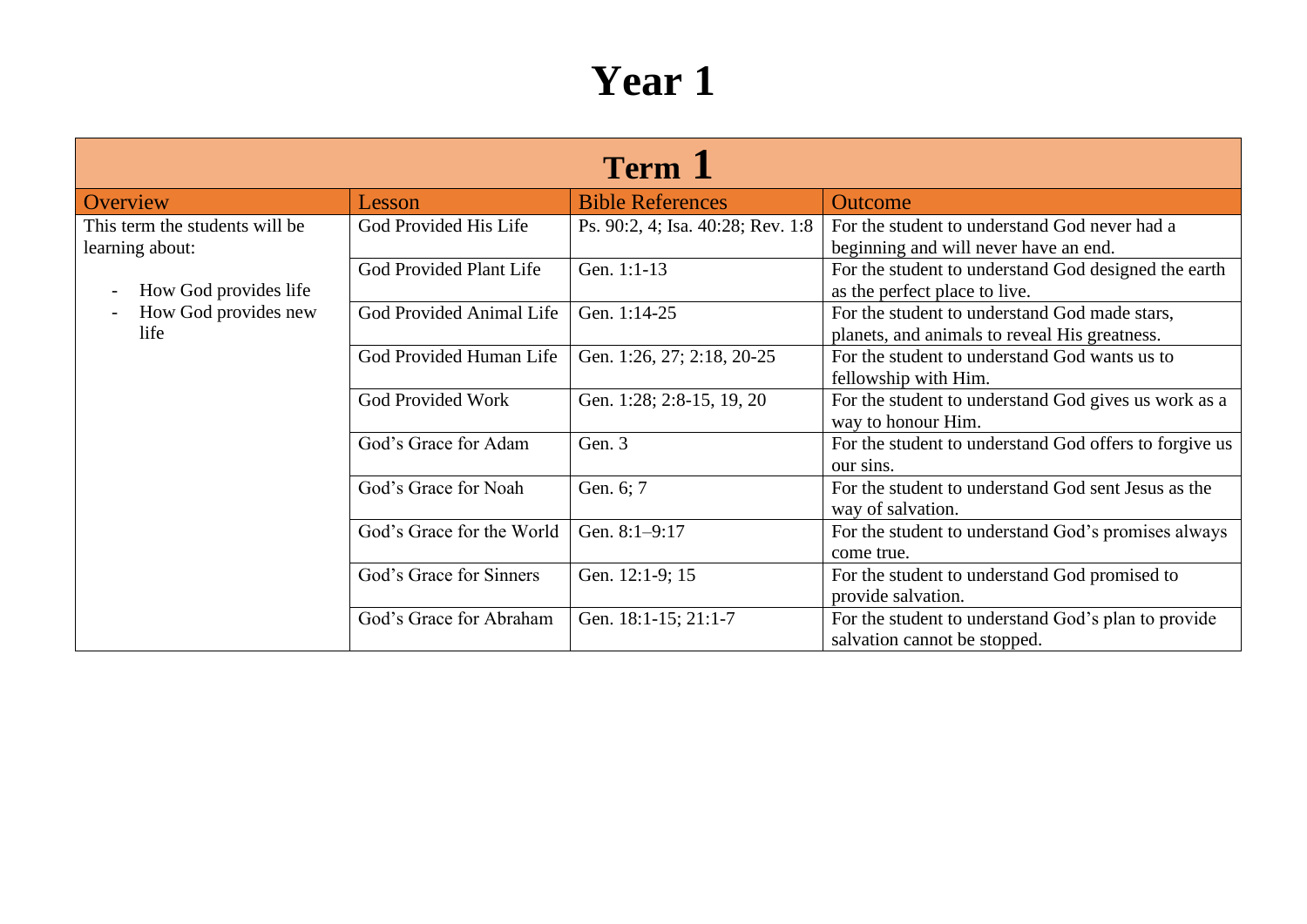| <b>Term 2</b>                                     |                                   |                                                         |                                                                                   |
|---------------------------------------------------|-----------------------------------|---------------------------------------------------------|-----------------------------------------------------------------------------------|
| Overview                                          | Lesson                            | <b>Bible References</b>                                 | <b>Outcome</b>                                                                    |
| This term the students will be<br>learning about: | Jesus Is the Eternal Creator      | John 1:1-4, 14, 15, 18;<br>Heb. 1:1-3; Col. 1:15,<br>16 | For the student to understand Jesus, the Son of God,<br>created the world.        |
| Trusting God for<br>Salvation                     | <b>Jesus Is Sinless</b>           | Luke 1:26-38                                            | For the student to understand Jesus is the sinless Son<br>of God.                 |
| Trusting God for<br>Direction                     | Jesus Is the Saviour              | Matt. 1:18-25                                           | For the student to understand Jesus became a baby<br>boy to save the world.       |
| Trusting God for<br>Protection                    | God Selected Rebekah              | Gen. 24                                                 | For the student to understand God answers our<br>prayers.                         |
|                                                   | God Overruled Isaac               | Gen. 27:1-40                                            | For the student to understand God wants us to be<br>honest and to trust His will. |
|                                                   | God Encouraged Jacob              | Gen. 28:1-5, 10-22                                      | For the student to understand God is always with us<br>to help us do His will.    |
|                                                   | God Revealed His Plan for Joseph  | Gen. 37:1-11                                            | For the student to understand God's plans can never<br>be stopped.                |
|                                                   | God Went with Joseph              | Gen. 37:12-36                                           | For the student to understand God is good even when<br>we have a bad day.         |
|                                                   | God Stayed with Joseph            | Gen. 37:36; 39; 40                                      | For the student to understand God is pleased when<br>we serve Him diligently.     |
|                                                   | God Completed His Plan for Joseph | Gen. 42:3-9; 45; 47:11,<br>$12; 50:17-21$               | For the student to understand God wants us to forgive<br>others as He forgave us. |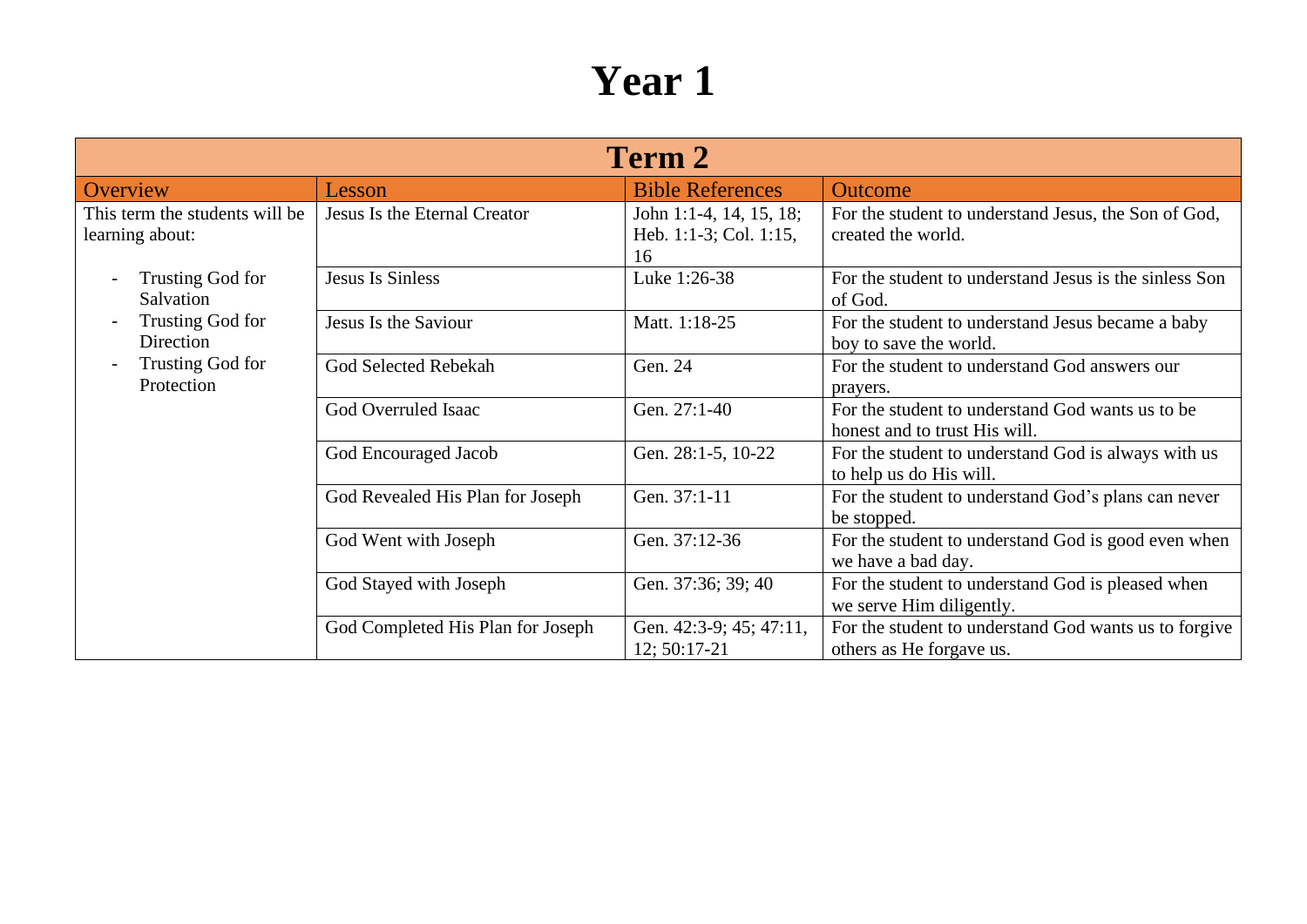| Term 3                                                                   |                                     |                              |                                                                                               |
|--------------------------------------------------------------------------|-------------------------------------|------------------------------|-----------------------------------------------------------------------------------------------|
| Overview                                                                 | Lesson                              | <b>Bible References</b>      | <b>Outcome</b>                                                                                |
| This term the students will be<br>learning about:<br>Deliverance through | Jesus Proved He Is Our<br>Deliverer | Matt. 4:1-11                 | For the student to understand Jesus is qualified to be<br>our deliverer because He God's Son. |
|                                                                          | <b>Jesus Offered Deliverance</b>    | Luke 19:28-40; Zech. 9:9     | For the student to understand Jesus deserves our<br>praise for delivering the world from sin. |
| <b>Jesus</b><br>Deliverance through                                      | <b>Jesus Pictured Deliverance</b>   | John 13:1-17                 | For the student to understand Jesus showed us that<br>only He can deliver the world from sin. |
| Moses                                                                    | <b>Jesus Provided Deliverance</b>   | Matt. 26:57-68; Luke 23:7-11 | For the student to understand Jesus died to provide<br>deliverance from sin.                  |
|                                                                          | <b>Jesus Secured Deliverance</b>    | Matt. 28:1-15; Acts 1:9-11   | For the student to understand Jesus rose again to<br>make deliverance from sin permanent.     |
|                                                                          | <b>God Protected Moses</b>          | Exod. 1; 2:1-10              | For the student to understand God's plans can never<br>be stopped.                            |
|                                                                          | God Troubled Egypt                  | Exod. 7:14-10:29             | For the student to understand God is the only true<br>God.                                    |
|                                                                          | God Spared His People               | Exod. 11; 12                 | For the student to understand God provided Jesus as<br>the sacrifice for our sins.            |
|                                                                          | God Parted the Red Sea              | Exod. 13:17-15:2             | For the student to understand God leads us by His<br>grace.                                   |
|                                                                          | God Judged Israel's<br>Disobedience | Num. 13:1, 2, 17–14:45       | For the student to understand God is gracious to us.                                          |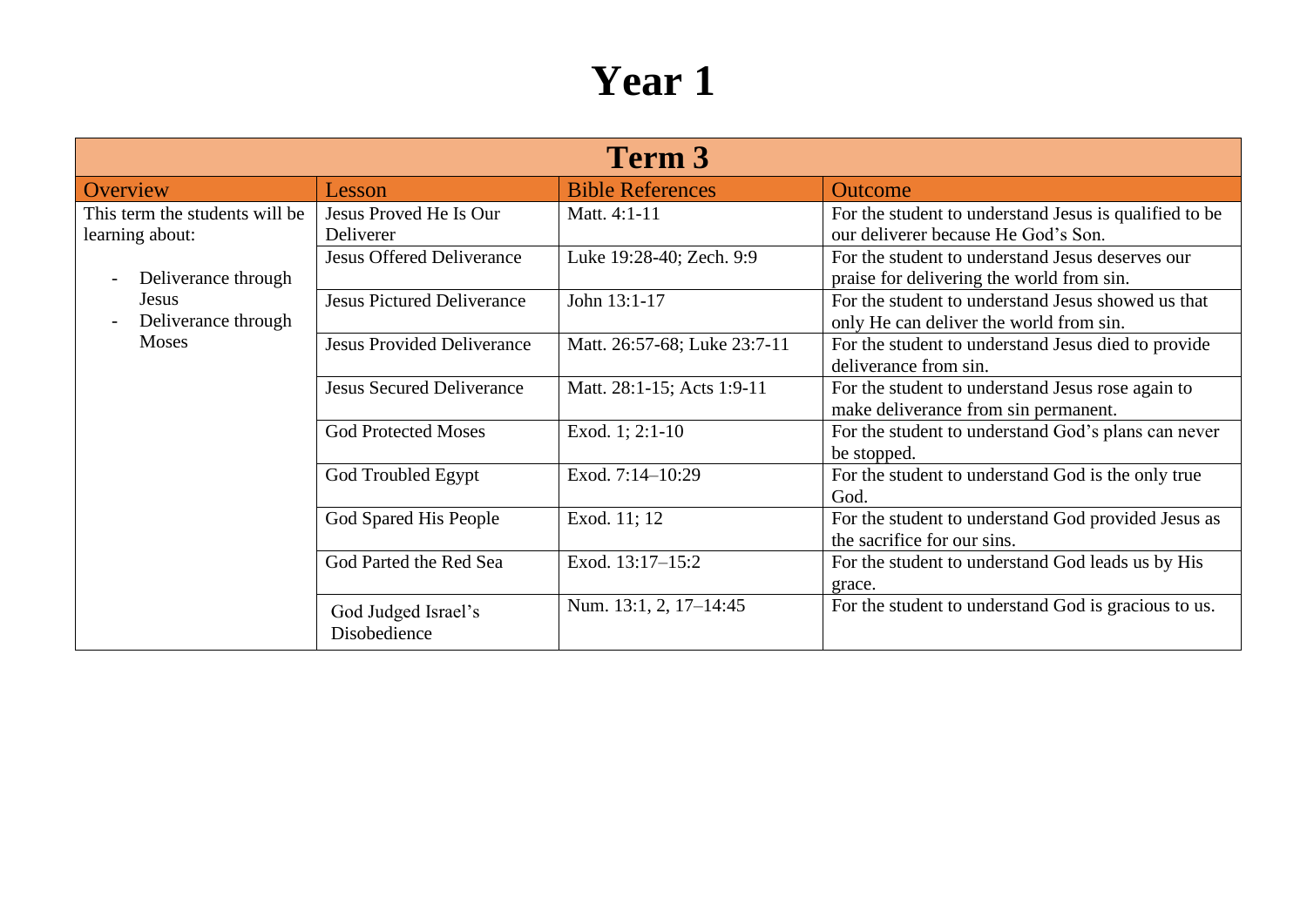|                                                   |                                         | <b>Term 4</b>           |                                                                        |
|---------------------------------------------------|-----------------------------------------|-------------------------|------------------------------------------------------------------------|
| Overview                                          | Lesson                                  | <b>Bible References</b> | <b>Outcome</b>                                                         |
| This term the students will be<br>learning about: | Israel Found a Friend                   | Josh. 1; 2              | For the student to understand God is true and worthy<br>of our faith.  |
| Victory by God's grace                            | Israel Stepped out in Faith             | Josh. 3; 4              | For the student to understand God helps us as we<br>obey Him.          |
| Victory by God's mercy                            | <b>Israel Met Its Commander</b>         | Josh. 5:13-6:5          | For the student to understand God is always with us<br>to help us.     |
|                                                   | Israel Shouted to the Lord              | Josh. 6:6-27            | For the student to understand God's power is<br>amazing.               |
|                                                   | <b>Israel Learned that God Sees All</b> | Josh. 7:1-8:29          | For the student to understand God sees us when we<br>sin.              |
|                                                   | <b>Israel Forgot to Pray</b>            | Josh. 9                 | For the student to understand God wants us to pray to<br>Him.          |
|                                                   | Israel Fought Along with God            | Josh. 10:1-15           | For the student to understand God answers our<br>prayers.              |
|                                                   | Gideon Tested God                       | Judg. 6                 | For the student to understand God patiently helps us<br>trust Him.     |
|                                                   | <b>Gideon Trusted God</b>               | Judg. 7; 8:10-12        | For the student to understand God deserves the glory<br>for all we do. |
|                                                   | Samson Was Empowered by<br>God          | Judg. 14:5, 6; 15:9-20  | For the student to understand God's power is the<br>greatest of all.   |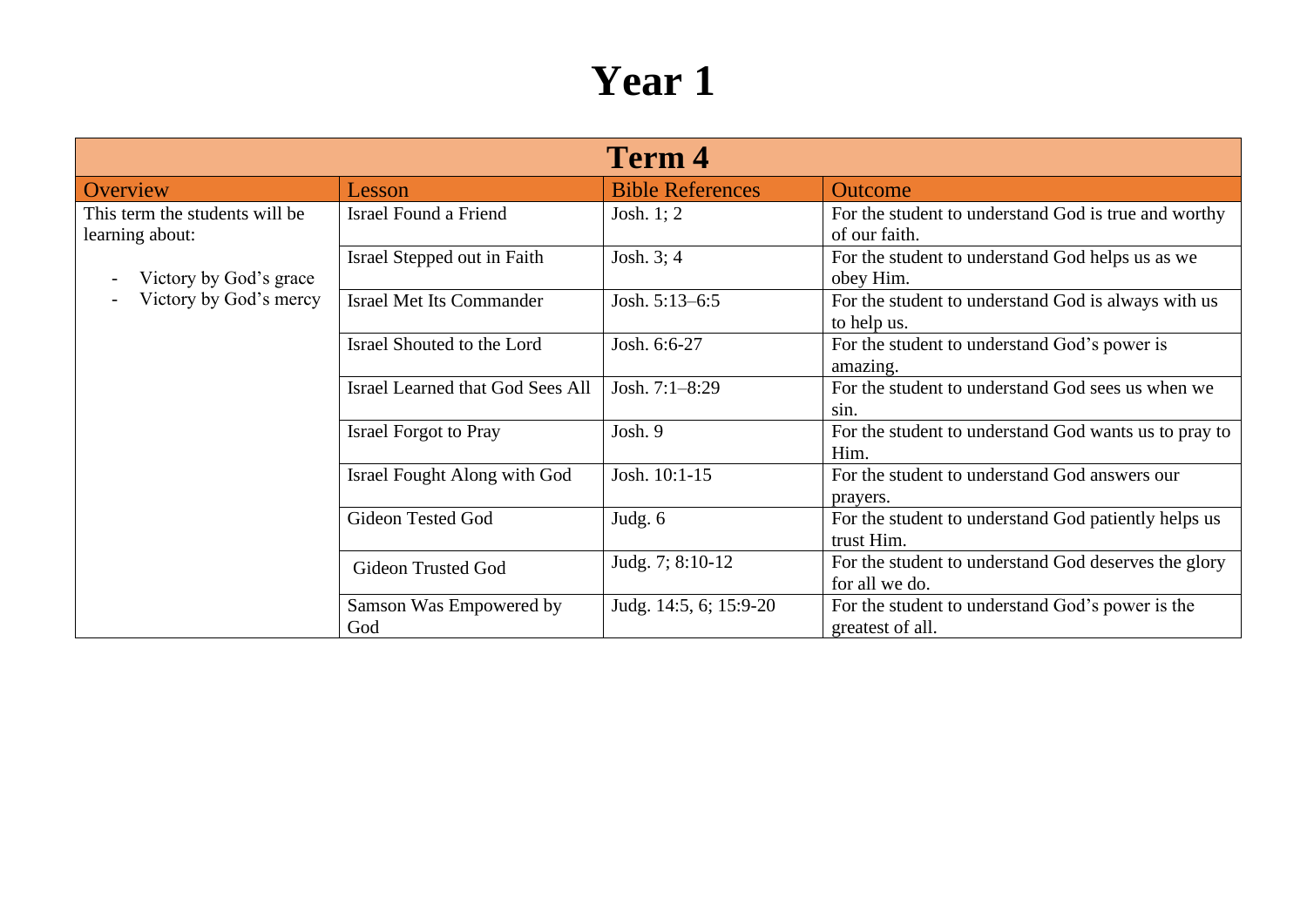| <b>Term 1</b>                                     |                                 |                         |                                                                                   |
|---------------------------------------------------|---------------------------------|-------------------------|-----------------------------------------------------------------------------------|
| Overview                                          | Lesson                          | <b>Bible References</b> | <b>Outcome</b>                                                                    |
| This term the students will be<br>learning about: | Ruth's Selfless Love            | Ruth 1                  | For the student to understand God wants us to think<br>of others above ourselves. |
| <b>Faithful Ruth and Hannah</b>                   | Ruth's Special Love             | Ruth 2; 4:13-17         | For the student to understand God rewards our<br>selfless love.                   |
| <b>Flawed Saul</b><br><b>Fervent David</b>        | Hannah's Selfless<br>Prayer     | 1 Sam. 1:1-18           | For the student to understand God hears our prayers<br>when we are sad.           |
| <b>Faithless Solomon</b>                          | Hannah's Special<br>Prayer      | 1 Sam. 1:19-2:11        | For the student to understand God gives us joy when<br>we love and serve Him.     |
|                                                   | David's Focused<br>Heart        | 1 Sam. 16:1-13          | For the student to understand God knows our hearts.                               |
|                                                   | David's Fearing Heart           | 1 Sam. 17               | For the student to understand God is stronger than<br>any giant.                  |
|                                                   | David's Forgiving<br>Heart      | 2 Sam. 7; 9             | God wants us to be kind, especially to those with<br>special needs.               |
|                                                   | Solomon's Wisdom<br>from God    | 1 Kings 3:1-15          | For the student to understand God gave us the Bible<br>to tell us what is right.  |
|                                                   | Solomon's Worship of<br>God     | 1 Kings $5-8$           | For the student to understand God is worthy of great<br>praise.                   |
|                                                   | Solomon's Wandering<br>from God | 1 Kings 9:1-11:25       | For the student to understand God alone deserves our<br>worship.                  |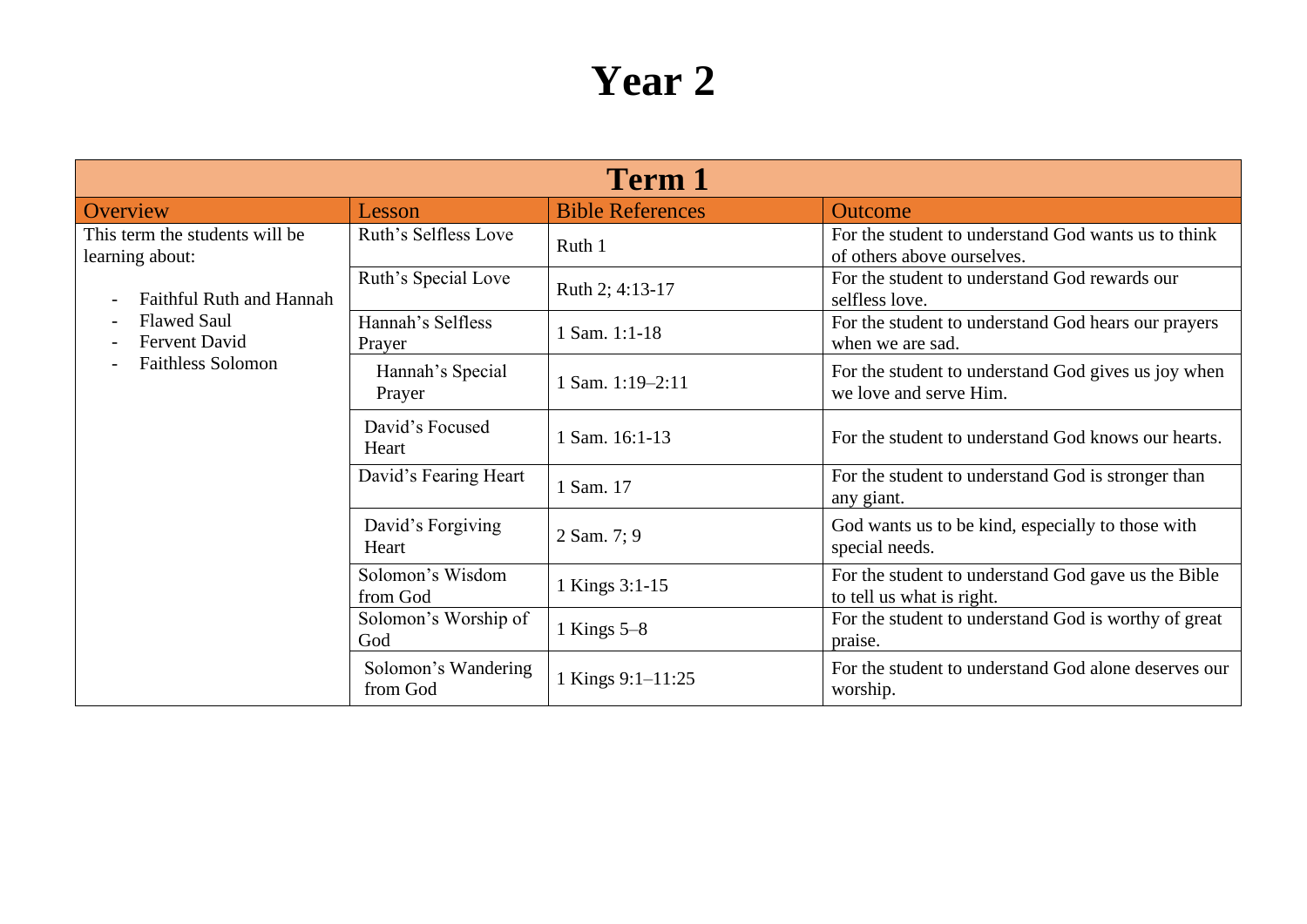| Term 2                                                                                                                                                       |                                |                                                   |                                                                                        |
|--------------------------------------------------------------------------------------------------------------------------------------------------------------|--------------------------------|---------------------------------------------------|----------------------------------------------------------------------------------------|
| Overview                                                                                                                                                     | Lesson                         | <b>Bible References</b>                           | <b>Outcome</b>                                                                         |
| This term the students will be<br>learning about:<br>God planned Jesus'<br><b>Birth</b><br>God planned Jesus'<br>Childhood<br>God planned Jesus'<br>Ministry | Isaiah Told about Jesus        | Isa. 7:14; 11:1, 2; 35:5, 6a; 50:5,<br>6; 53:5, 6 | For the student to understand Jesus' birth has always<br>been part of God's plan.      |
|                                                                                                                                                              | <b>Gabriel Announced Jesus</b> | Luke 1:26-38                                      | For the student to understand Jesus was born a king<br>and will one day rule on earth. |
|                                                                                                                                                              | Shepherds Visited Jesus        | Luke 2:1-20                                       | For the student to understand Jesus came to bring joy<br>to the world.                 |
|                                                                                                                                                              | Worshiping the King            | Matt. 2:1-12                                      | For the student to understand God wants us to<br>worship Jesus.                        |
|                                                                                                                                                              | Protecting the King            | Matt. 2:13-23                                     | For the student to understand God's plan for Jesus<br>could never be stopped.          |
|                                                                                                                                                              | Listening to the King          | Luke 2:41-52                                      | For the student to understand God wants us to listen<br>to Jesus.                      |
|                                                                                                                                                              | Jesus Obeyed the Father        | Matt. 3                                           | For the student to understand God approved of Jesus'<br>life.                          |
|                                                                                                                                                              | Jesus Fed a Multitude          | Mark 6:30-43                                      | For the student to understand Jesus loves the needy.                                   |
|                                                                                                                                                              | Jesus Raised the Dead          | Mark 5:21-43                                      | For the student to understand Jesus has the power to<br>give life.                     |
|                                                                                                                                                              | Jesus Caused the Blind to See  | Mark 10:46-52                                     | For the student to understand Jesus helped people see<br>their need for salvation.     |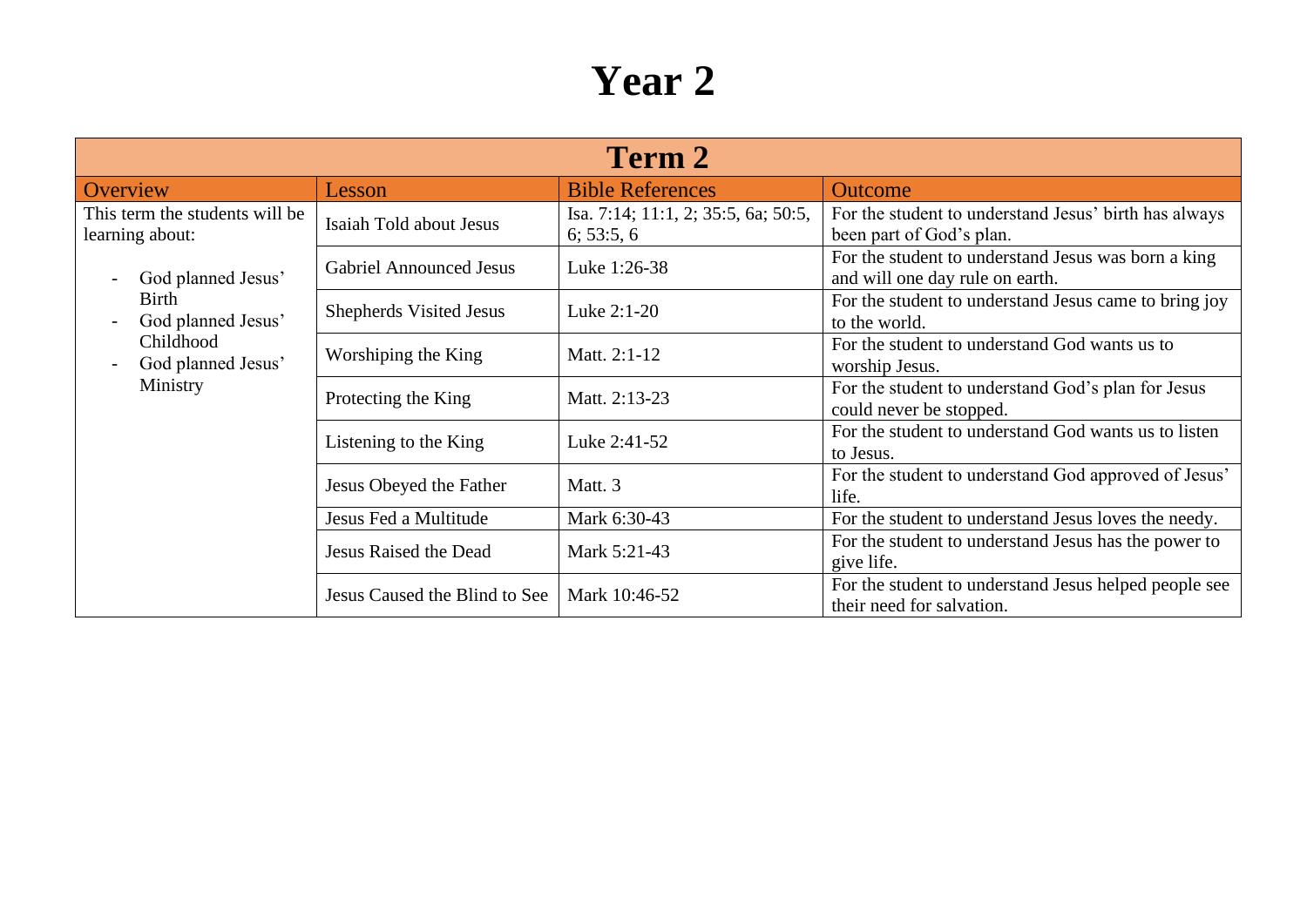| Term 3                                               |                            |                            |                                                                                        |
|------------------------------------------------------|----------------------------|----------------------------|----------------------------------------------------------------------------------------|
| Overview                                             | Lesson                     | <b>Bible References</b>    | <b>Outcome</b>                                                                         |
| This term the students will be<br>learning about:    | God Cared for a Family     | 2 Kings 4:8-37             | For the student to understand God gave life to show<br>He cares for people.            |
| Elisha: God is Caring<br>$\overline{\phantom{0}}$    | God Cared for His Prophets | 2 Kings 4:38-44            | For the student to understand God takes care of those<br>who serve Him.                |
| Daniel: God is close by<br>Esther: God is in control | God Cared for an Enemy     | 2 Kings 5:1-14             | For the student to understand God loves extends to<br>all people, even enemies         |
|                                                      | The Friend in Captivity    | Dan. 1                     | For the student to understand Jesus, our friend, helps<br>us obey even when it's hard. |
|                                                      | The Friend in the Fire     | Dan. 3                     | For the student to understand Jesus, our friend, is<br>with us all the time.           |
|                                                      | The Friend on the Cross    | Luke 24:1-12; John 20:3-10 | For the student to understand Jesus, our friend, died<br>for us on the cross.          |
|                                                      | The Friend in Heaven       | Dan. 6:1-11                | For the student to understand Jesus, our friend, hears<br>our prayers.                 |
|                                                      | God Encouraged His People  | Esth. $3:4$                | For the student to understand God gives us courage<br>to stand for Him.                |
|                                                      | God Honoured His People    | Esth. $5; 6$               | For the student to understand God honours those who<br>honour Him.                     |
|                                                      | God Protected His People   | Esth. $7-10$               | For the student to understand God's plan cannot be<br>stopped by anyone.               |